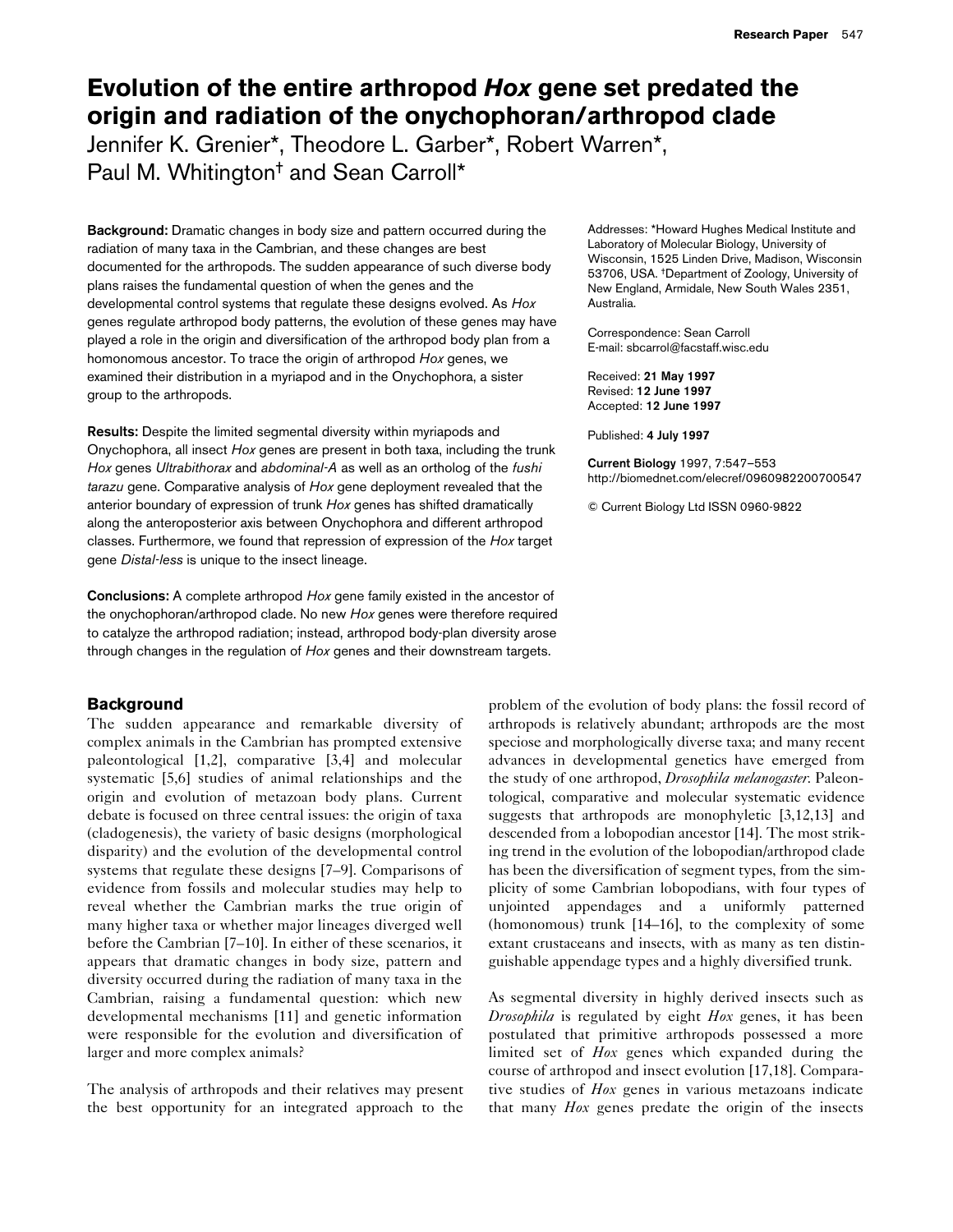[19,20]. The common ancestor of arthropods and vertebrates possessed five or six *Hox* genes [21–23], and most of the insect *Hox* genes were present in the annelid/arthropod ancestor [24–29]. Importantly, arthropods have two unique *Hox* genes, *Ultrabithorax* (*Ubx*) and *abdominal-A* (*abd-A*), which are not found in vertebrates [21] or annelids [24,26,27]. The *Ubx* and *abd-A* genes are present in both crustaceans [30] and insects [19,20], the two arthropod classes that have the greatest segmental diversity. It is possible that the evolution of these two *Hox* genes facilitated the diversification of trunk segments during the evolution of diverse arthropods from an ancestor with homonomous trunk segments, a process that included the subdivision of the insect body plan into thorax and abdomen (tagmosis). In this study, we ask the following questions: when did all of the arthropod *Hox* genes arise, and was this before or during the arthropod radiation? And, if *Ubx* and *abd-A* are present in animals with homonomous trunks, how are these genes deployed?

# **Results and discussion Myriapod and onychophoran** *Hox* **genes**

# To address these questions, we first examined the *Hox* genes from a myriapod, the scolopendromorph centipede *Ethmostigmus rubripes*. In order to identify *Hox* orthologs unambiguously, gene sequences obtained from an initial PCR survey were further extended using vector ligation and degenerate PCR. Characteristic residues within and flanking the homeodomain enabled the identification of centipede orthologs of the *labial (lab), Deformed (Dfd), Sex combs reduced (Scr), Antennapedia (Antp)*, *Ubx* and *abd-A* genes (Figure 1a). The presence of the trunk genes *Ubx* and *abd-A* in the homonomously organized centipede demonstrates that these genes are not unique to tagmatized arthropods, and suggests that they might have been

present in even more primitive arthropods.

In order to trace the origin of the *Ubx* and *abd-A* genes further back through evolution, we cloned the *Hox* genes from the Australian onychophoran *Acanthokara kaputensis*. As the Onychophora are considered to be a sister group to the arthropods [2,3] with a fossil record extending back to the late Early Cambrian, the complement of *Hox* genes shared between Onychophora and arthropods would reflect the condition prior to the origin and radiation of the arthropods and perhaps the entire lobopodian/arthropod clade. A PCR survey and the analysis of larger genomic clones revealed that this onychophoran possesses candidate orthologs of all of the *Hox* genes found in *Drosophila*. Sequence alignments have allowed the identification of onychophoran *lab*, *proboscipedia* (*pb)*, *Dfd*, *Scr*, *Ubx*, *abd-A*, *Abd-B*, and an additional *Hox* gene which, by virtue of its sequence and by process of elimination, is presumably the *Antp* gene (Figure 1a). The onychophoran *Hox* genes are more similar (in deduced amino-acid sequence) to their arthropod orthologs than to annelid *Hox* genes (Figure 1a),

a finding that is consistent with a closer affinity between Onychophora and arthropods than between either group and annelids [2,3]. In particular, the conserved regions of Onychophora *Ubx* (*O-Ubx)* and Onychophora *abd-A* (*Oabd-A)* extend into the sequence downstream of the homeodomain, thus identifying these genes to be orthologs of the arthropod *Ubx* and *abd-A* genes.

### **Onychophoran** *Ubx* **gene structure**

*Drosophila Hox* gene structure is unusually complex when compared with vertebrates and annelids. Because the analysis of onychophoran *Hox* genes could shed light on the nature of *Hox* gene structure before the arthropod radiation and the evolution of insects, we cloned and characterized the entire reading frame of *O-Ubx* (Figure 1b). The O-Ubx protein is encoded by two exons; the first exon contains three short regions of amino-acid similarity with the first exon of *Drosophila Ubx*, but is about 120 amino acid residues shorter than the *Drosophila* equivalent (Figure 1b). A single small intron is located in a conserved position just upstream of the homeodomain-containing exon (Figure 1b). Thus, the *O-Ubx* gene is much more compact (∼2.5 kb) than the equivalent region of the *Ubx* gene in *Drosophila* (73 kb) [31], and is more similar in size and organization to chordate *Hox* genes.

### **Independent** *Hox* **gene duplication events in the annelid and onychophoran/arthropod lineages**

The presence of *Ubx* and *abd-A* orthologs in Onychophora and their absence in annelids suggests that these two genes have arisen more recently than other *Hox* genes. To analyze the origins of *Ubx* and *abd-A,* we aligned the amino-acid sequences of the homeodomain and flanking regions of onychophoran and arthropod Ubx and abd-A proteins and the annelid Lox2 [28,29] and Lox4 proteins [26] to construct a gene tree. Both parsimony and distance analyses suggest that a single *Hox* gene precursor existed in the common ancestor of both annelids and the onychophoran/arthropod clade and that this gene duplicated and diverged independently in each lineage to create the gene pairs *Ubx/abd-A* and *Lox2/Lox4* ([26,27]; Figure 2a). The presence of *Ubx* and *abd-A* in the onychophoran shows that the duplication event that created these genes occurred before the separation of the onychophoran and arthropod lineages and the diversification of arthropod body plans.

### **The** *ftz* **gene predates the arthropods**

The centipede and the onychophoran each possess an additional *Antp*-class gene that is not obviously orthologous to any *Drosophila Hox* gene. Alignment of these centipede and onychophoran genes with the *Drosophila fushi tarazu* (*ftz*) gene [32], other insect *ftz* orthologs [33,34], and the crustacean *Hx1* gene [30] along with gene-tree analysis suggests that the centipede and onychophoran genes are most closely related to each other and to the *ftz*-related genes and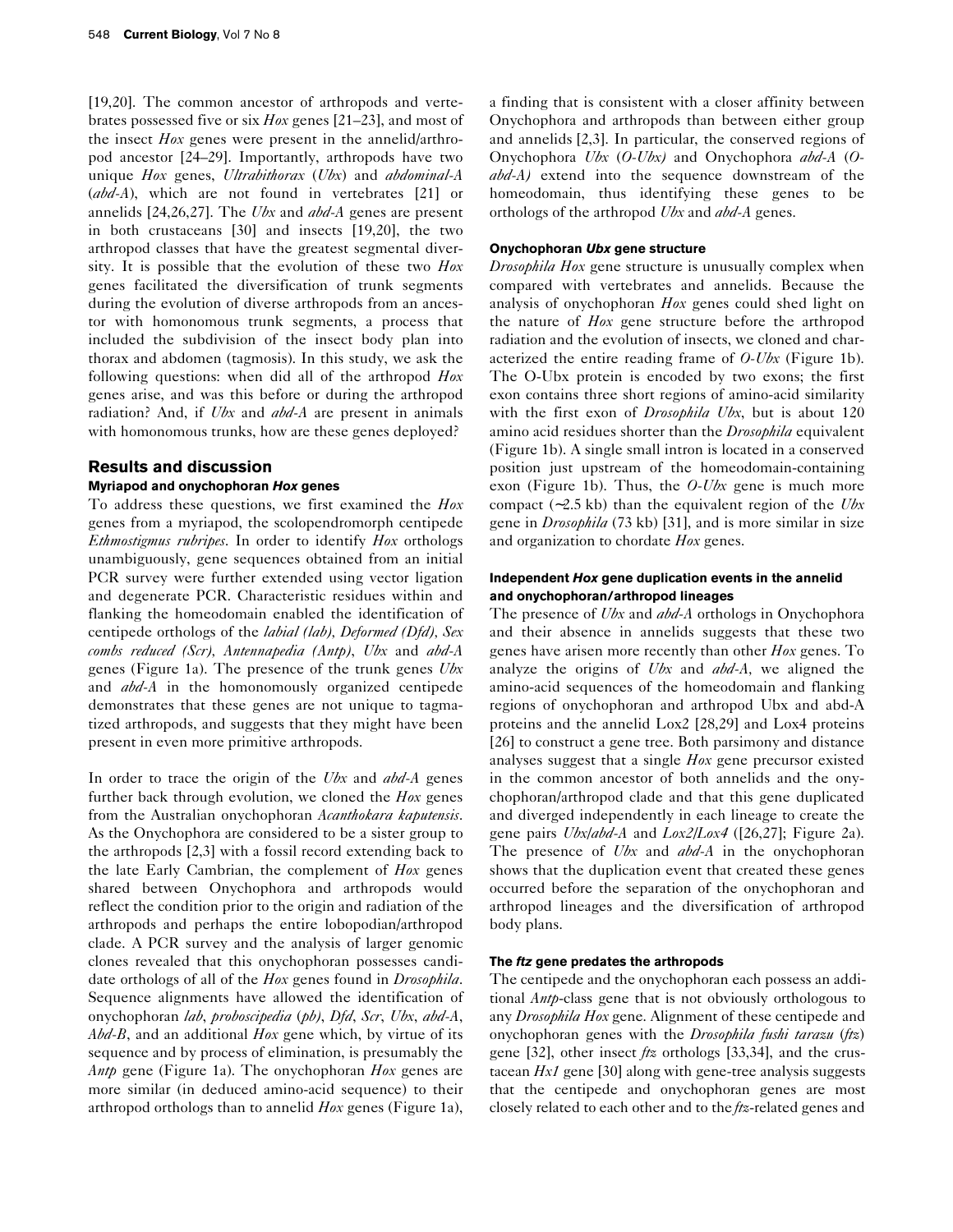### **Figure 1**

Identification of centipede and onychophoran *Hox* gene orthologs. **(a)** Alignment of the homeodomain and flanking sequences of arthropod [30], onychophoran and annelid [26- –29,44] *Hox* genes. Orthologous genes are grouped except for the *Ubx/abd-A/Lox2/Lox4* genes which are shown together to facilitate direct comparison. Sequences that extend beyond the homeodomain and flanking regions of homology are truncated. Within the homeodomain, residues identical to the *Drosophila Antp* gene are indicated with dashes. The onychophoran *Antp* gene was identified on the basis of its sequence homology to insect *Antp* genes and is ruled out as an *Scr* candidate because a large unambiguous *Scr* clone was obtained. In the regions flanking the homeodomain, boxed residues indicate identity among a majority of arthropod sequences (*Lox2/Lox4* residues are boxed when they match either the arthropod *Ubx* or *abd-A* majority). The epitope recognized by the FP6.87 monoclonal antibody is marked by asterisks. Gaps in the alignment are indicated by a full stop. Intron/exon boundaries are inferred from consensus splice sequences. *Af* = *Artemia franciscana*; Cen = centipede; *Dm* = *Drosophila melanogaster*; *Hm* = *Hirudo medicinalis*; *Hro* = *Helobdella robusta*; *Htr* = *Helobdella triserialis*; Ony = Onychophora. **(b)** Comparison of the genomic structure and conserved motifs of the *Drosophila* and onychophoran *Ubx* genes. The coding regions of the *Drosophila* and onychophoran *Ubx* exons are shown as open boxes separated by introns of the indicated sizes. The 3′ exon of each gene contains the homeodomain (light grey region), and the 5' exon encodes three motifs that are shared between the *Drosophila* and onychophoran genes: MxSxFExA, NGYKxxW, and FYPWM (dark grey boxes; exact sequences for each motif shown in alignment). The onychophoran *Ubx* intron does not appear to contain any microexons similar to those in *Drosophila Ubx.*



thus we suggest that they are *ftz* orthologs (Figure 2b,c). This group of genes shows significantly more amino-acid variation within the homeodomain than typical *Hox* genes. However, all of these genes except *Drosophila ftz* have the YPWM tetrapeptide motif, suggesting that they are related to *Hox* genes. As no *ftz* orthologs have yet been identified outside of Onychophora and arthropods, *ftz* may represent a rapidly evolving *Hox* gene unique to this clade.

### **Evolution of** *Hox* **gene regulation in animals with homonomous trunks**

The complement of myriapod and onychophoran *Hox* genes demonstrates that the segmental diversity of arthropods evolved without an increase in *Hox* gene number. The evolution of arthropod segmental diversity

must therefore have involved regulatory changes in *Hox* genes and/or their targets. More specifically, as some of the major differences between arthropods involve the tagmosis and segmental diversity of the trunk, it is possible that the regulation of *Ubx* and *abd-A* could differ significantly between different arthropod classes. To address this possibility, we examined the expression domains of *Ubx* and *abd-A* in the centipede embryo. Using the monoclonal antibody FP6.87 [35], which recognizes an epitope found in both the centipede Ubx and abd-A proteins (Figure 1a), we observed antigen expression over almost the entire trunk of the embryo (Figure 3a,b). The initial anterior boundary of *Ubx/abd-A* expression in the body wall is in the T2 segment and appears parasegmental (Figure 3a inset), and in later stages of development the boundary shifts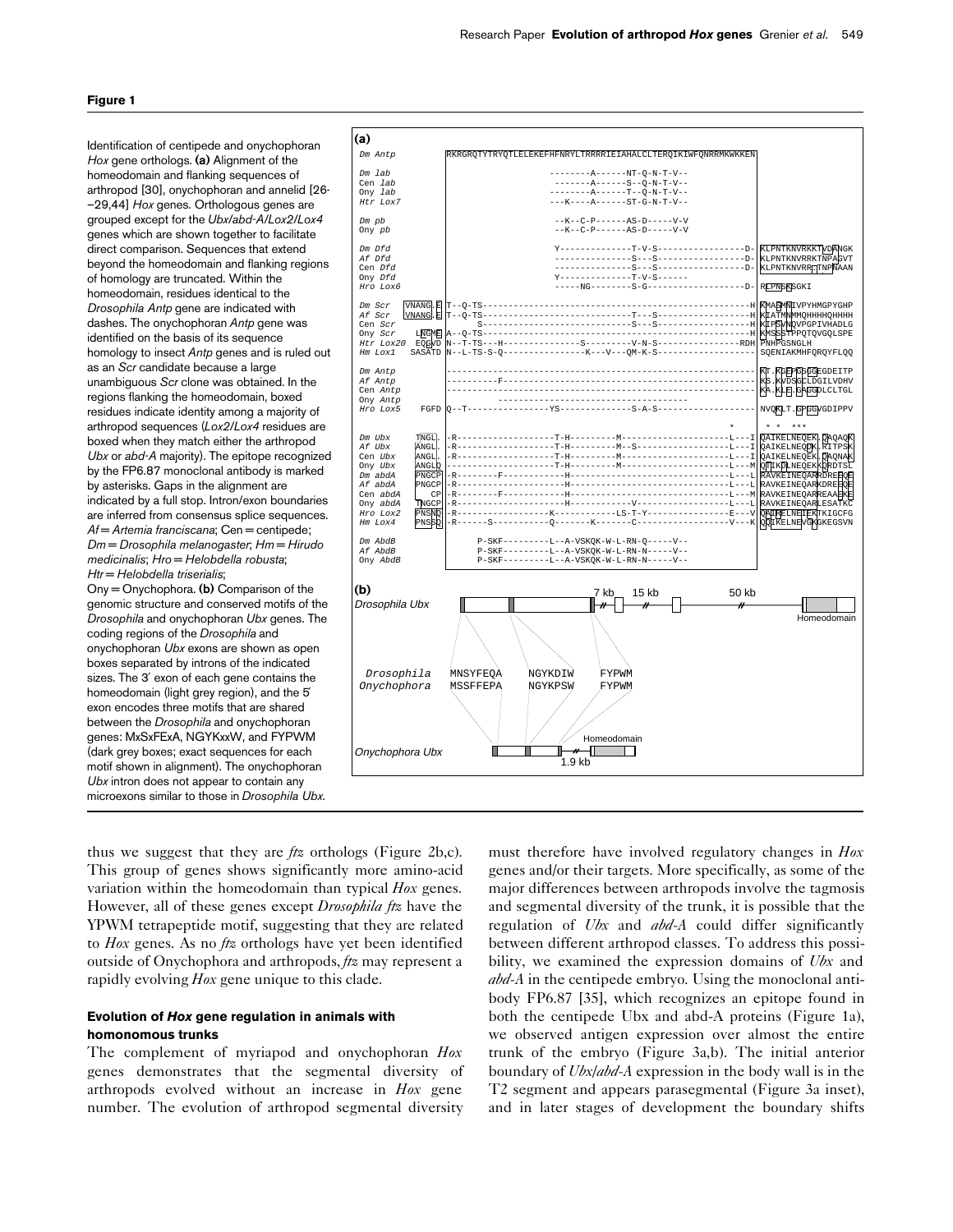



The *Ubx*, *abd-A*, and *ftz* genes are unique to the onychophoran/arthropod clade. **(a)** Phylogenetic gene tree indicating the relationships of *Ubx, abd-A, Lox2* and *Lox4*. The orthology relationships of the onychophoran *Ubx* and *abd-A* genes are highly supported, as indicated by the monophyly of the *Ubx* and *abd-A* genes of onychophora/arthropods. This and other phylogenetic analyses [26,27] suggest that the gene pairs *Ubx/abd-A* and *Lox2/Lox4* arose from independent duplications in the Onychophora/arthropod lineage and the annelid lineage, respectively. *Antp* orthologs from both arthropods and annelids are used as the outgroup. **(b)** Monophyly of *ftz* orthologs. The orthology of onychophoran and arthropod *ftz* genes [30,32–34] is indicated on a phylogenetic gene tree with the *Antp*-class *Drosophila*

forward to the anterior of the T2 segment (Figure 3b). The *Ubx/abd-A* boundary correlates with the transition in appendage morphology from the poison claw (T1 segment) to the first walking leg (T2 segment; Figure 3b).

The onychophoran body plan and appendage organization are simpler than that of arthropods, with only three distinct head segments followed by a series of homonomous trunk segments, and may reflect a more primitive condition. Given the expression of *Ubx/abd-A* across the trunk of myriapods and crustaceans [36,37], one might expect that these *Hox* genes would be expressed across the lobopod-bearing trunk. We again used the monoclonal antibody FP6.87 to determine the deployment of *Ubx/abd-A* in onychophoran embryos. Although there is a substitution in the presumed epitope recognized by this antibody in O-Ubx (Figure 1a), the antibody recognizes both the O-Ubx and O-abd-A proteins (see Materials and methods). Surprisingly, expression

homeodomain sequences used as an outgroup. For all trees, branch lengths are proportional to the changes per amino-acid position (scale shown) and bootstrap values calculated by least-squares distance methods are shown at each node. *Af* = *Artemia franciscana*; Cen = centipede; *Dm* = *Drosophila melanogaster*; *Hro* = *Helobdella robusta*; *Hm* = *Hirudo medicinalis*; Ony = onychophoran; *Sg* = *Schistocerca gregaria*; *Tc* = *Tribolium castaneda*. **(c)** Alignment of *ftz* orthologs. Amino-acid sequences are aligned with *Drosophila Antp* from the YPWM tetrapeptide motif through the homeodomain. The locations of the introns are indicated by  $(>)$  and gaps are indicated by a full stop. The presence of the YPWM motif in the centipede gene is implied by the primer used to clone this sequence (see Materials and methods).

of *Ubx/abd-A* is restricted to the very posterior end of the onychophoran embryo, in the last pair of lobopods and in the terminus (Figure 3c). This *Ubx/abd-A* boundary may correlate with a cryptic transition in segmental identity in this species, as the last lobopod of some fossil lobopodians and extant onychophorans is truncated or vestigial [15,38].

The marked difference in the expression patterns of *Ubx/abd-A* in the centipede and the onychophoran indicates that their homonomous trunks are not regulated by the same *Hox* genes. Although the deployment of *Ubx/abd-A* in the common ancestor of Onychophora and arthropods cannot be determined, it is clear that the anterior boundary of *Ubx/abd-A* expression must have shifted along the anteroposterior axis in one or both lineages. This shift might have been achieved by changes in the regulation of *Hox* genes and/or by the addition or loss of segments. Importantly, the boundary of *Ubx/abd-A* expression consistently correlates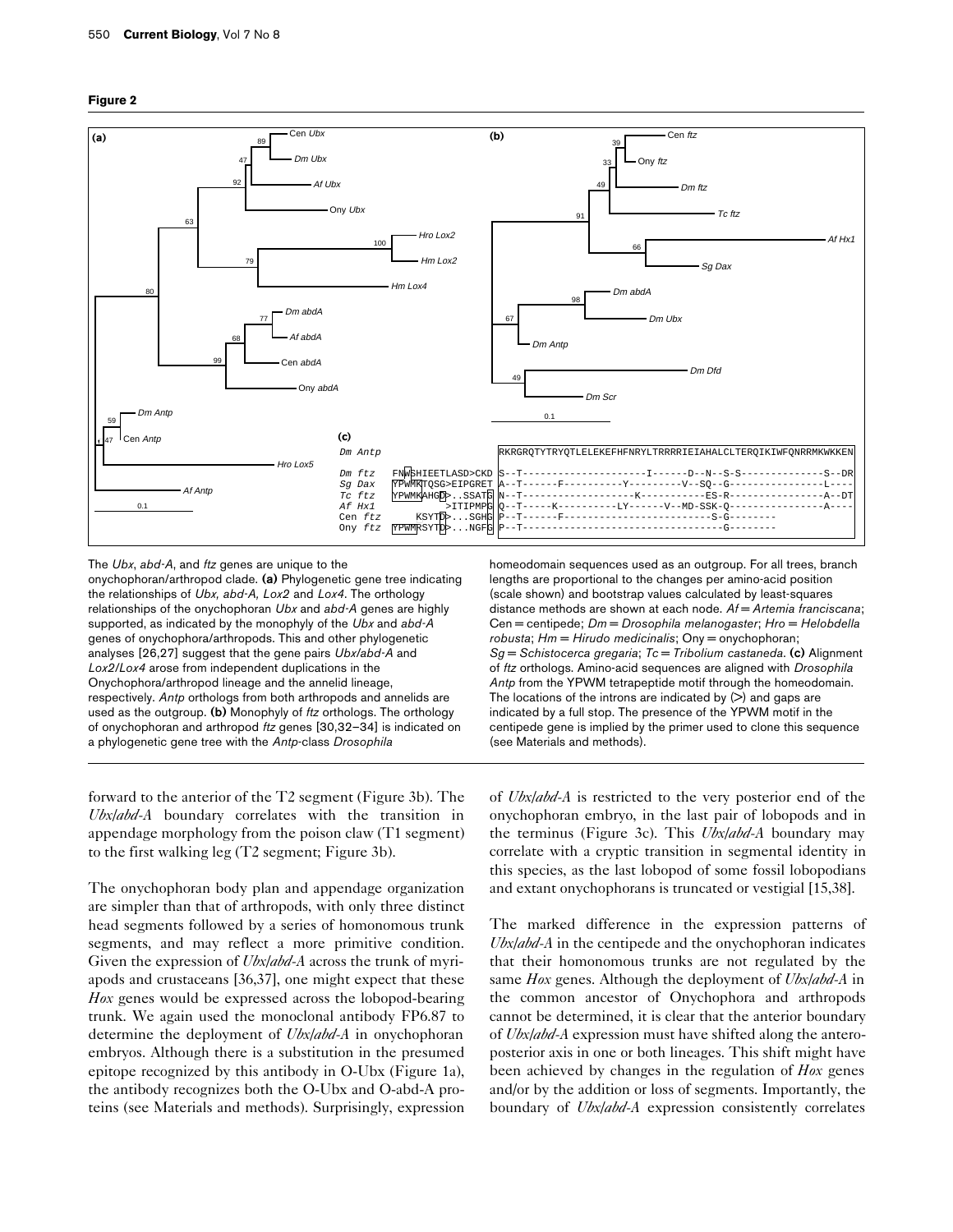### **Figure 3**

Regulation of *Ubx/abd-A* expression in embryos with homonomous trunks. Doublelabel antibody stains of *Ubx/abd-A* (red) and *Dll* (green) expression in centipede and onychophoran embryos. **(a)** Stage 4 centipede embryo [45] shown with anterior to the left. *Dll* is expressed in all body outgrowths, including the antenna (Ant), mouthparts (Md, mandible; Mx1, Maxillary segment 1; Mx2, Maxillary segment 2), maxilliped (T1) and walking legs (T2–T22) [45]. The anterior boundary of *Ubx/abd-A* expression lies in T2, where staining appears to be parasegmental in the body wall but the entire T2 limb stains. (Inset: the arrows indicate expression around the base of the limb bud and the anterior boundary in the body wall.) The overlap of *Ubx/abd-A* and *Dll* expression in the trunk limbs is shown in yellow. **(b)** The right side of a slightly older centipede embryo is shown with anterior at the top left. The larger antenna obscures the mandibular and maxillary segments. The anterior boundary of *Ubx/abd-A* has moved to the anterior of the T2 segment in the body wall, but staining in the nervous system (ns) is apparently parasegmental. *Ubx/abd-A* expression continues to the posterior of the embryo at this stage. **(c)** Onychophoran embryo shown with anterior at the top left. The antenna (Ant), jaws (J), slime papillae (SP), lobopods (L1–L15) and some cells in the body wall express *Dll*. *Ubx/abd-A* are expressed in the last pair of lobopods (L15) and in the terminus. A higher magnification view of the posterior segments (inset) shows



that the *Ubx/abd-A* boundary lies within the segment bearing the last lobopods (arrow) and that the antigens are localized, as expected, to cell nuclei. *Dll* and *Ubx/abd-A*

are co-expressed in the last lobopod and in some cells in the terminus; this overlap of *Ubx/abd-A* and *Dll* expression is shown in yellow.

with a transition in appendage morphology in the trunk of each animal ([36,37] and summarized in Figure 4b). Our data suggest that the expression domains of *Ubx/abd-A* do not demarcate homologous body regions in these taxa, but instead, evolutionary changes in *Ubx/abd-A* deployment underlie the diversification of arthropod body plans that are evident in the Cambrian fossil record.

# *Hox* **regulation of specific target genes differs between taxa**

The *Hox* genes control segmental identity by regulating the expression of downstream target genes. In insects, for example, the *Ubx* and *abd-A* gene products suppress limb formation in the abdomen via repression of the *Distal-less (Dll)* gene [39]; however, *Dll* is not repressed in the *Ubx/abd-A* domains in centipede (Figure 3a,b) or onychophoran trunks (Figure 3c) at the stages we surveyed, nor in crustacean trunks [37,39], providing evidence that *Hox*-mediated repression of *Dll* evolved in the insect lineage to sculpt the distinctive limbless insect abdomen. Thus, the evolution of *Hox* regulation of target genes is a second developmental mechanism underlying the diversification of arthropod body plans.

# **Conclusions**

Our results demonstrate that the entire set of arthropod *Hox* genes was present in the onychophoran/arthropod ancestor, and that no new *Hox* genes were required to catalyze the radiation of the arthropods. Instead, changes in the regulation of trunk *Hox* genes along the anteroposterior axis and in *Hox* regulation of major downstream target genes appear to have enabled the morphological diversification of arthropod body patterns. Indeed, if certain phylogenies that depict Onychophora as a primitive lobopodian are correct [14], the diversification of arthropod *Hox* genes would predate the lobopodian radiation as well. The fossil record of Onychophora, other lobopodians and arthropods extends to the Late Early Cambrian (∼530 million years ago) [14,15] and the appearance of these taxa is contemporaneous with the 'explosion' of other taxa. *Hox* gene diversification must then have predated this period and could extend to the base of the Cambrian (∼543 million years ago) or earlier.

Three new *Hox* genes did arise early in the onychophoran/arthropod clade before the divergence of the Onychophora and the arthropod radiation (Figure 4a). The *Ubx*, *abd-A* and *ftz* genes may represent synapomorphies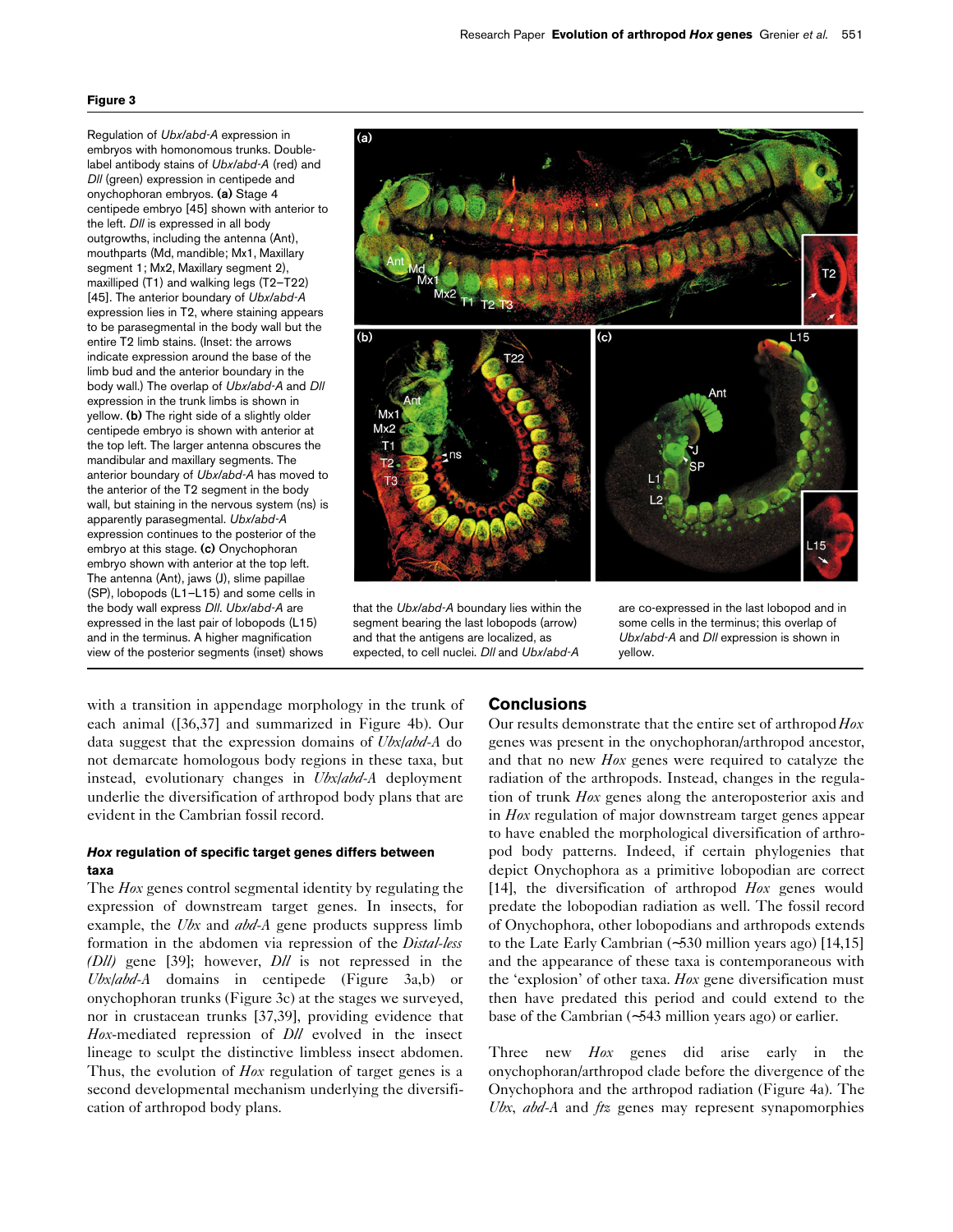#### **Figure 4**

*Hox* gene evolution and the regulation of *Ubx/abd-A* expression in arthropods and onychophorans. **(a)** The *Hox* genes expanded in both the annelids and the onychophoran/arthropod clade by independent duplication events in each lineage. The *Ubx, abd-A* and *ftz* genes are unique to the Onychophora and arthropods and did not exist in the ancient protostome ancestor of annelids and Onychophora/arthropods. Some annelid *Lox* genes are not shown. **(b)** The expression domains of *Ubx* (red) and *abd-A* (purple) are indicated on the body plans of several arthropods and an onychophoran. Where the expression domains of *Ubx* and *abd-A* overlap (*Drosophila, Artemia*) or are not yet distinguishable (centipede and onychophoran), both red and purple are shown. Transient or low level patterns of *Ubx* expression (for example, in *Drosophila* T2 segment) [46] are not shown. The anterior boundary of *Ubx/abd-A* differs between the arthropod classes and the Onychophora, and correlates with transitions in appendage morphology along the anteroposterior axis in each animal: in insects (*Drosophila*), the boundary falls in T3, between the thorax (walking legs) and abdomen (no



appendages), and the wing and haltere; in crustacea (*Artemia*), the boundary is between gnathal and thoracic segments that bear distinct limbs; in centipedes, the boundary is located between the poison claw (T1 segment) and the first walking leg (T2 segment); and in Onychophora, the boundary

lies between the penultimate and terminal lobopod. The differences in the *Ubx/abd-A* expression domains among arthropods and Onychophora suggest that the evolution of arthropod segmental diversity arose through changes in the regulation of *Hox* genes.

(shared derived characters) for the onychophoran/arthropod clade, as no clear orthologs have yet been identified in other taxa. This raises the exciting possibility that the presence of these genes could be used as phylogenetic tools to resolve the relationship of arthropods to other taxa. The traditional view of annelids and arthropods as sister taxa has been challenged [4] and most protostome relationships are not resolved [2]. Thorough characterization of the *Hox* genes from other protostomes might help to identify the sister taxa of the lobopodian/arthropod clade.

### **Materials and methods**

#### *Cloning of* Hox *genes*

Centipede and onychophoran adult DNA was purified from carcasses after the gut contents were removed to prevent potential contamination with prey items. *Hox* gene fragments were amplified from centipede and onychophoran genomic DNA using the degenerate *Hox* primers A, B, E and F [40,41]. Onychophoran *abd-B* was amplified using the *Hox* F primer and two nested *abd-B* specific primers (RNK-3 and RNK-4) [36]. PCR products were ligated into the TA Cloning vector pCR2.1 (Invitrogen). Multiple copies of all PCR products were sequenced, however, only a single clone of *Dfd* was recovered from each species. Two different nucleic acid sequences encoding the same *O-abd-B* amino-acid sequence were obtained. A *caudal* ortholog from Onychophora and an *engrailed* ortholog from the centipede were also identified (data not shown). No orthologs of *Hox3* were identified, perhaps because of substitutions in the *Hox* degenerate primer binding sites. Similarly, no centipede *pb* or *Abd-B* orthologs were cloned, but their presence in Onychophora and chordates demonstrates their existence before the evolution of arthropods. DNA flanking the initial centipede and onychophoran *Hox* clones was isolated by vector-ligation PCR. Genomic DNA was digested with restriction enzymes and ligated and into pBluescript (Stratagene) or pCR2.1. DNA was then amplified using nested gene-specific primers designed from previously isolated PCR products and vector-specific primers. *Hox* gene products were detected by Southern blotting analysis using <sup>32</sup>P-labelled DNA encoding the *Drosophila*, centipede or onychophoran homeodomains as probes. The centipede *ftz* gene fragment was amplified using a degenerate primer for the PQIYPWM (single-letter amino-acid code) sequence (dGAGGATC-CCCNCARATHTAYCCNTGGATG) and the F primer. The centipede *Scr* sequence was extended in the 5′ direction using a degenerate primer recognizing ETKRQRT (dGACACNAARMGNCARMGNAC) in nested PCR with the *Hox* B and F primers and a gene-specific primer.Onychophora *Ubx* (2648 bp) and *Scr* (1296 bp) genomic clones were isolated from two subgenomic lambda gt10 libraries after identifying bands of interest on Southern blots of *Eco*RI-digested genomic DNA.

#### *GenBank accession numbers*

Centipede gene sequences have accession numbers AFO10172- –AFO10179. Onychophoran gene sequences have accession numbers AFO11272–AFO11282.

### *Gene trees*

Gene trees were constructed with PHYLIP (Phylogeny Inference Package v3.572c). For the *Ubx/abd-A/Lox2/Lox4* tree, up to 83 amino acids containing the homeodomains and flanking conserved sequences were aligned as shown in Figure 1a. The *ftz* alignment consisted of homeodomain sequences only (60 amino acids). The Seqboot program resampled each data set 100 times for bootstrap analysis. The Protdist program calculated distances using a PAM–Dayhoff distance matrix [42] and the Fitch program used the Fitch–Margoliash least-squares model to search for the best trees. Maximum parsimony trees were constructed with the Protpars program. Bootstrap values were calculated with the Consense program.

*Immunohistochemistry and analysis of antibody reactivity* Immunohistochemical staining with the FP6.87 and *Dll* antibodies was performed as previously described [37,43]. In order to examine the